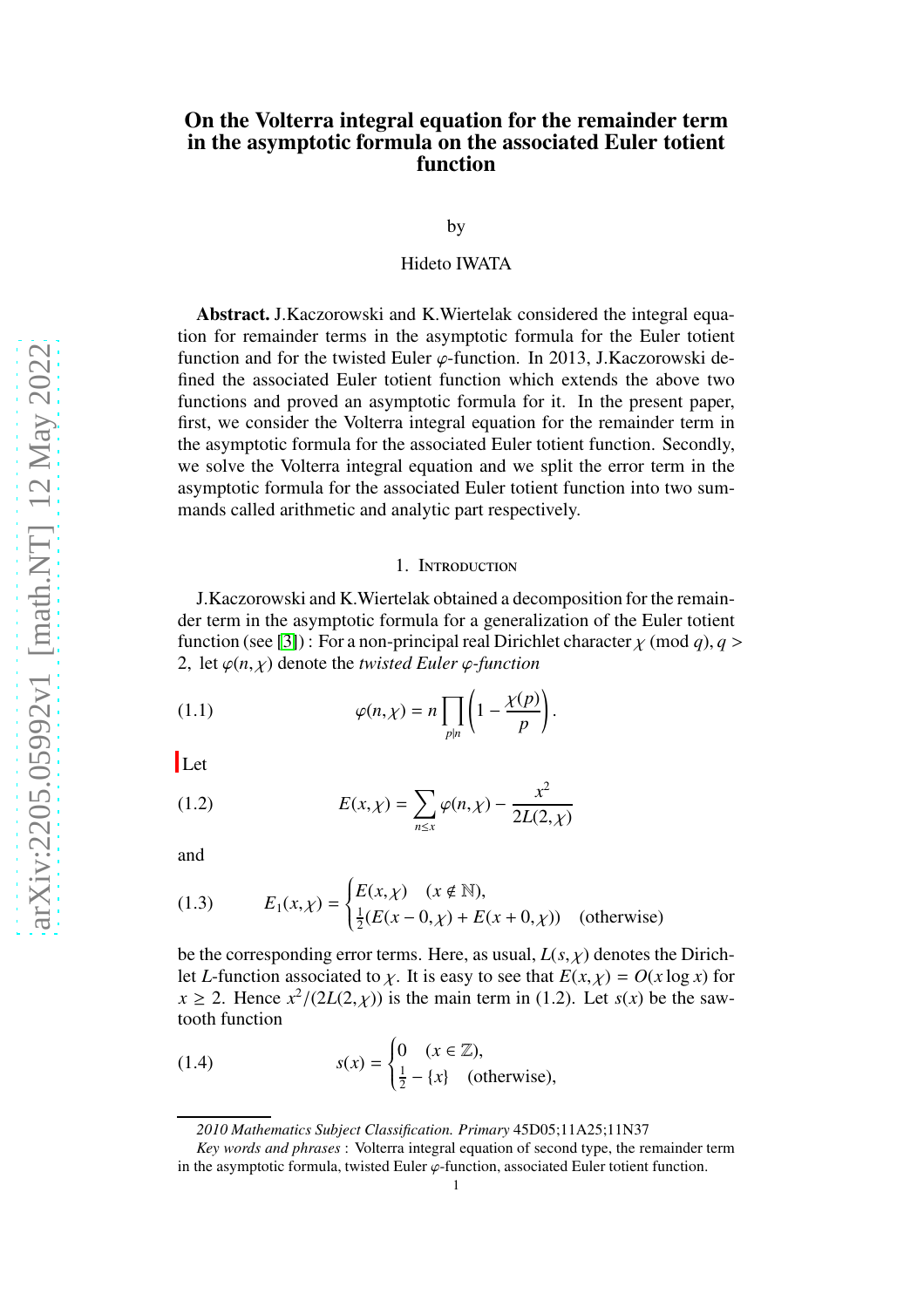where  $\{x\} = x - [x]$  is the fractional part of a real number *x*. We write for  $x > 0$ 

(1.5) 
$$
f(x,\chi) = \sum_{n=1}^{\infty} \frac{\mu(n)\chi(n)}{n} s\left(\frac{x}{n}\right),
$$

(1.6) 
$$
g(x,\chi)=\sum_{n=1}^{\infty}\mu(n)\chi(n)\left\{\frac{x}{n}\right\}\left(\left\{\frac{x}{n}\right\}-1\right),
$$

where  $\mu(n)$  denotes the Möbious function. J.Kaczorowski and K.Wiertelak considered the Volterra integral equation of second type for (1.3) and solved it.

Theorem 1.1 (Theorem 1.1 in [3]). *The solution of the following Volterra integral equation of second type*

(1.7) 
$$
F(x,\chi) - \int_0^{\infty} K(x,t)F(t,\chi)dt = E_1(x,\chi) \quad (x \ge 0),
$$

*where*

$$
K(x,t) = \begin{cases} 1/t & (0 < t \le x), \\ 0 & (0 \le x < t), \end{cases}
$$

*is the function*

(1.8) 
$$
F(x, \chi) = (f(x, \chi) + A)x,
$$

 $\sim$   $\sim$ 

*where A is an arbitrary constant.*

(Probably, the term *Ax* is missing to give the general solution as noted in [\[1\]](#page-7-0).) Also, J.Kaczorowski and K.Wiertelak splitted (1.3) into two summands as follows :

**Theorem 1.2** (Theorem 1.2 in [3]). *For*  $x \ge 0$  *we have* 

(1.9) 
$$
E_1(x,\chi) = x f(x,\chi) + \frac{1}{2} g(x,\chi).
$$

*By (1.9),*  $E_1(x, \chi)$  *can be splitted as follows :* 

(1.10) 
$$
E_1(x,\chi) = E^{AR}(x,\chi) + E^{AN}(x,\chi),
$$

*where*

(1.11) 
$$
E^{AR}(x, \chi) = x f(x, \chi)
$$
 and  $E^{AN}(x, \chi) = \frac{1}{2} g(x, \chi)$ 

*with*  $f(x, \chi)$  *and*  $g(x, \chi)$  *given by (1.5) and (1.6) respectively. We call*  $E^{AR}(x, \chi)$ *and*  $E^{AN}(x, y)$  *the arithmetic part and analytic part of*  $E_1(x, y)$  *respectively.* 

J.Kaczorowski defined the associated Euler totient function for the generalized *L*-functions including the Riemann zeta function, Dirichlet *L*-functions and obtained the asymptotic formula (see [\[4\]](#page-7-1)) : By a polynomial Euler product we mean a function  $F(s)$  of a complex variable  $s = \sigma + it$  which for  $\sigma > 1$  is defined by a product of the form

(1.12) 
$$
F(s) = \prod_{p} F_{p}(s) = \prod_{p} \prod_{j=1}^{d} \left(1 - \frac{\alpha_{j}(p)}{p^{s}}\right)^{-1},
$$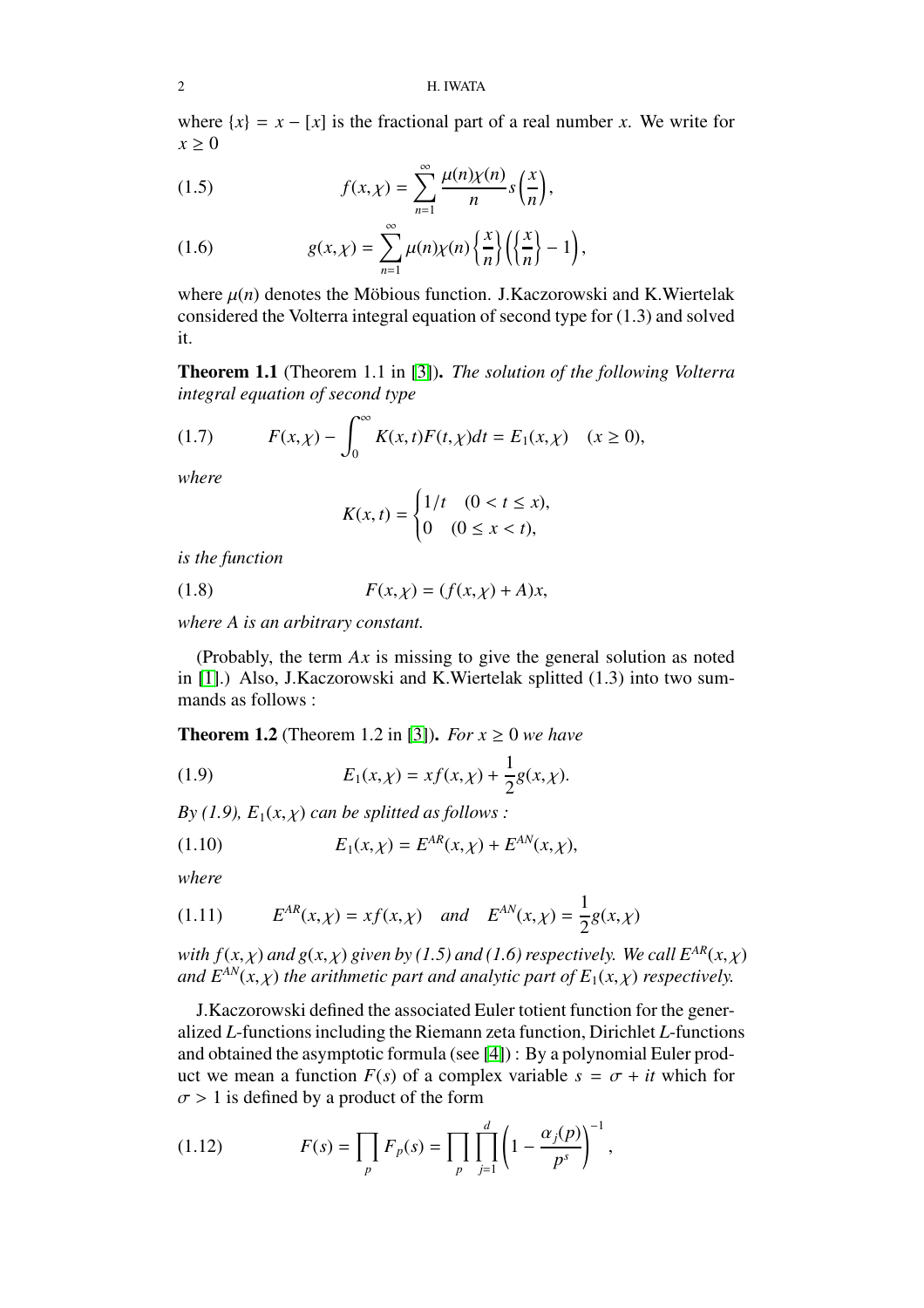where *p* runs over primes and  $|\alpha_j(p)| \leq 1$  for all *p* and  $1 \leq j \leq d$ . We assume that *d* is chosen as small as possible, i.e. that there exists at least one prime number  $p_0$  such that

$$
\prod_{j=1}^d \alpha_j(p_0) \neq 0.
$$

Then *d* is called the *Euler degree* of *F*. For *F* in (1.12) we define *the associated Euler totient function* as follows :

(1.13) 
$$
\varphi(n, F) = n \prod_{p|n} F_p(1)^{-1} \quad (n \in \mathbb{N}).
$$

Let

$$
\gamma(p) = p\left(1 - \frac{1}{F_p(1)}\right),\,
$$

(1.15) 
$$
C(F) = \frac{1}{2} \prod_p \left(1 - \frac{\gamma(p)}{p^2}\right).
$$

J.Kaczorowski obtained the asymptotic formula for the error term in the asymptotic formula for (1.13).

Theorem 1.3 (Theorem 1.1 in [\[4\]](#page-7-1)). *For a polynomial Euler product F of degree d and x* ≥ 1 *we have*

(1.16) 
$$
\sum_{n \leq x} \varphi(n, F) = C(F)x^2 + O(x(\log 2x)^d).
$$

Let us put

(1.17) 
$$
E(x, F) = \sum_{n \le x} \varphi(n, F) - C(F)x^2
$$

and

(1.18) 
$$
\alpha(n) = \mu(n) \prod_{p|n} \gamma(p),
$$

where  $\gamma(p)$  is defined by (1.14). The main aim of the present paper is to consider the Volterra integral equation of second type associated with  $\varphi(n, F)$ , and to prove the results similar to Theorem 1.1 and 1.2.

2. MAIN THEOREMS

For a polynomial Euler product *F* of degree *d*, let

(2.1) 
$$
E_2(x, F) := \begin{cases} E(x, F) & (x \notin \mathbb{N}) \\ \frac{1}{2}(E(x - 0, F) + E(x + 0, F)) & (otherwise). \end{cases}
$$

be the corresponding error terms. As in [3], we consider the following Volterra integral equation of second type for (2.1) as follows :

(2.2) 
$$
F_1(x, F) - \int_0^x F_1(t, F) \frac{dt}{t} = E_2(x, F) \quad (x \ge 0),
$$

where  $F_1(x, F)$  is the unknown function. For every  $x \ge 0$ , let

(2.3) 
$$
f_1(x, F) = \sum_{n=1}^{\infty} \frac{\alpha(n)}{n} s\left(\frac{x}{n}\right),
$$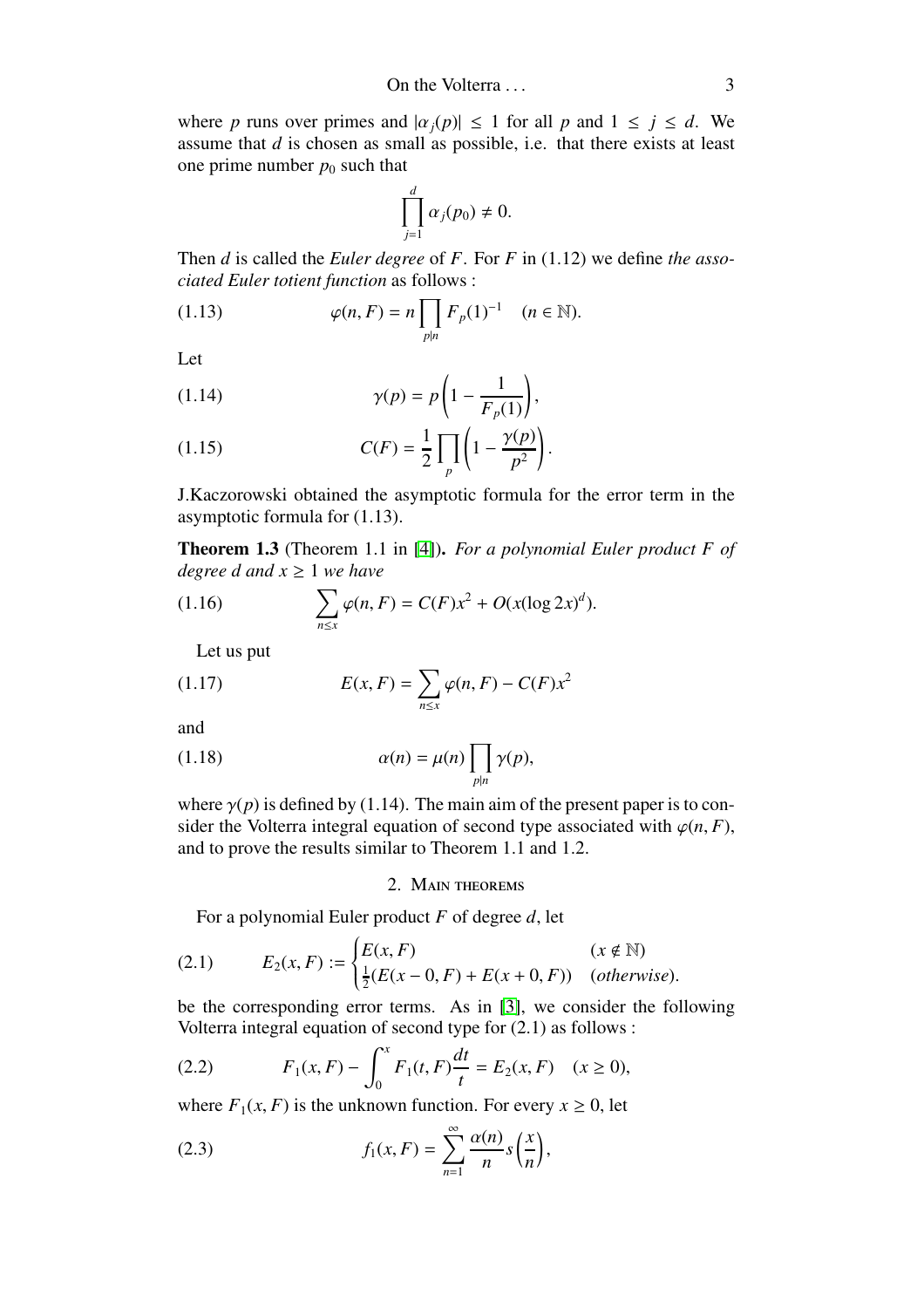where  $s(x)$  is the same as in (1.4). When x is a positive integer, the following fact holds for  $f_1(x, F)$ .

Fact 2.1. *For positive integer N,*

(2.4) 
$$
f_1(N, F) = \frac{1}{2}(f_1(N + 0, F) + f_1(N - 0, F)).
$$

*Proof of Fact 2.1.* Let *N* be a positive integer. By elementary calculations, we have

 $(2.5)$ 

$$
f_1(N+0,F) = \frac{1}{2} \sum_{\substack{n \le N+1 \\ n \mid N}} \frac{\alpha(n)}{n} + \sum_{\substack{n \le N+1 \\ n \nmid N}} \frac{\alpha(n)}{n} \left( \frac{1}{2} - \left\{ \frac{N+0}{n} \right\} \right) + \sum_{n > N+1} \frac{\alpha(n)}{n} \left( \frac{1}{2} - \frac{N}{n} \right),
$$

(2.6)

$$
f_1(N-0,F) = -\frac{1}{2} \sum_{\substack{n \le N+1 \\ n|N}} \frac{\alpha(n)}{n} + \sum_{\substack{n \le N+1 \\ n \nmid N}} \frac{\alpha(n)}{n} \left( \frac{1}{2} - \left\{ \frac{N-0}{n} \right\} \right) + \sum_{n > N+1} \frac{\alpha(n)}{n} \left( \frac{1}{2} - \frac{N}{n} \right).
$$

Since

$$
\left\{\frac{N+0}{n}\right\} + \left\{\frac{N-0}{n}\right\} = 2\left\{\frac{N+0}{n}\right\}
$$

for *n* which does not divide a positive integer *N*, adding (2.5) and (2.6) we have  $(2.7)$ 

$$
\frac{1}{2}(f_1(N+0,F)+f_1(N-0,F))=\sum_{\substack{n\leq N+1\\ n\nmid N}}\frac{\alpha(n)}{n}\left(\frac{1}{2}-\left\{\frac{N+0}{n}\right\}\right)+\sum_{n\geq N+1}\frac{\alpha(n)}{n}\left(\frac{1}{2}-\frac{N}{n}\right).
$$

By (2.3), the right-hand side of (2.7) corresponds to  $f_1(N, F)$ .  $\Box$ 

Moreover, to assure the convergence of the series (2.3), we assume that the series

$$
(2.8)\qquad \qquad \sum_{n=1}^{\infty} \frac{\alpha(n)}{n}
$$

converges, where  $\alpha(n)$  is the same in (1.18).

Theorem 2.2. *For every complex number A, the function*

(2.9) 
$$
F_1(x, F) = (f_1(x, F) + A)x \quad (x \ge 0),
$$

*is a solution of the integral equation (2.2) and these exhaust all solutions of (2.2).*

As usual, in case we say a function  $F_1(x, F)$  is a solution of (2.2), we assume that the integral in (2.2) exists in the sense that the limit

$$
\lim_{\epsilon \to 0+} \int_{\epsilon}^{x} |F_1(t, F)| \frac{dt}{t}
$$

exists. We use the same convention throughout this paper. Also, the meaning of the integral in [\[1\]](#page-7-0) should also be interpreted in this sense. For every  $x \geq 0$ , let

(2.11) 
$$
g_1(x,F) = \sum_{n=1}^{\infty} \alpha(n) \left\{ \frac{x}{n} \right\} \left( \left\{ \frac{x}{n} \right\} - 1 \right).
$$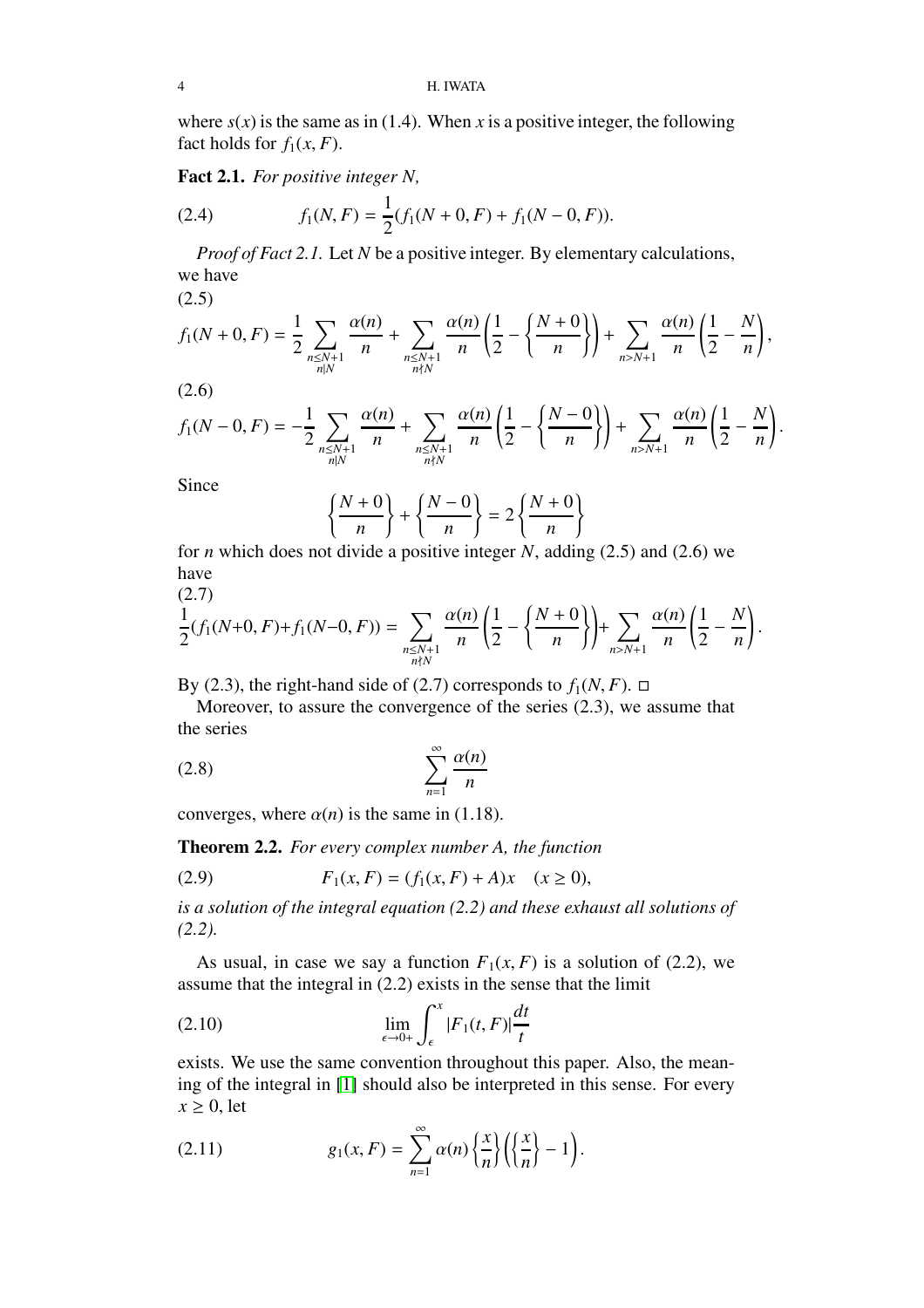**Theorem 2.3.** *For*  $x \geq 1$  *we have* 

(2.12) 
$$
E_2(x, F) = x f_1(x, F) + \frac{1}{2} g_1(x, F).
$$

We split  $E_2(x, F)$  into the *arithmetic part* and the *analytic part* as follows

(2.13) 
$$
E_2(x, F) = E^{AR}(x, F) + E^{AN}(x, F),
$$

where

:

(2.14) 
$$
E^{AR}(x, F) = xf_1(x, F)
$$
 and  $E^{AN}(x, F) = \frac{1}{2}g_1(x, F)$ .

3. Remarks and auxiliary lemmas

We prepare some remarks and auxiliary lemmas.

**Remark 3.1** (P33 in [\[4\]](#page-7-1)). *For every positive*  $\epsilon$ ,  $\alpha(n) \ll n^{\epsilon}$ . *Hence the series* 

$$
\sum_{n=1}^{\infty} \frac{\alpha(n)}{n^s}
$$

*absolutely converges for*  $\sigma > 1$ *. Since*  $\alpha(n)$  *is multiplicative by (1.18), we have*

(3.2) 
$$
\sum_{n=1}^{\infty} \frac{\alpha(n)}{n^2} = 2C(F).
$$

Remark 3.2 (Lemma 2.2 in [\[4\]](#page-7-1)). *The series*

$$
\sum_{n=1}^{\infty} \frac{\varphi(n, F)}{n^s}
$$

*converges absolutely for* σ > 2 *and in this half-plane we have*

(3.4) 
$$
\sum_{n=1}^{\infty} \frac{\varphi(n, F)}{n^s} = \zeta(s-1) \sum_{n=1}^{\infty} \frac{\alpha(n)}{n^s}.
$$

*In particular,*

(3.5) 
$$
\varphi(n, F) = n \sum_{m|n} \frac{\alpha(m)}{m}.
$$

We define the auxiliary function for  $x \geq 0$  by

(3.6) 
$$
R(x, F) = E_2(x, F) - xf_1(x, F).
$$

Lemma 3.3. *For all positive x,*

(3.7) 
$$
R(x, F) = -\int_0^x f_1(t, F)dt.
$$

*Proof.* We can prove that  $R(x, F)$  is a continuous function in the same way as in Lemma 1 of [\[1\]](#page-7-0). For positive *x* which is not an integer, take derivatives of the both sides of  $(3.6)$ . Since *x* is not a positive integer, we have  $E'_2$  $Z_2(x, F) = E'(x, F) = -2C(F)x$ . Therefore we have

$$
R'(x, F) = -2C(F)x - f_1(x, F) - xf'_1(x, F).
$$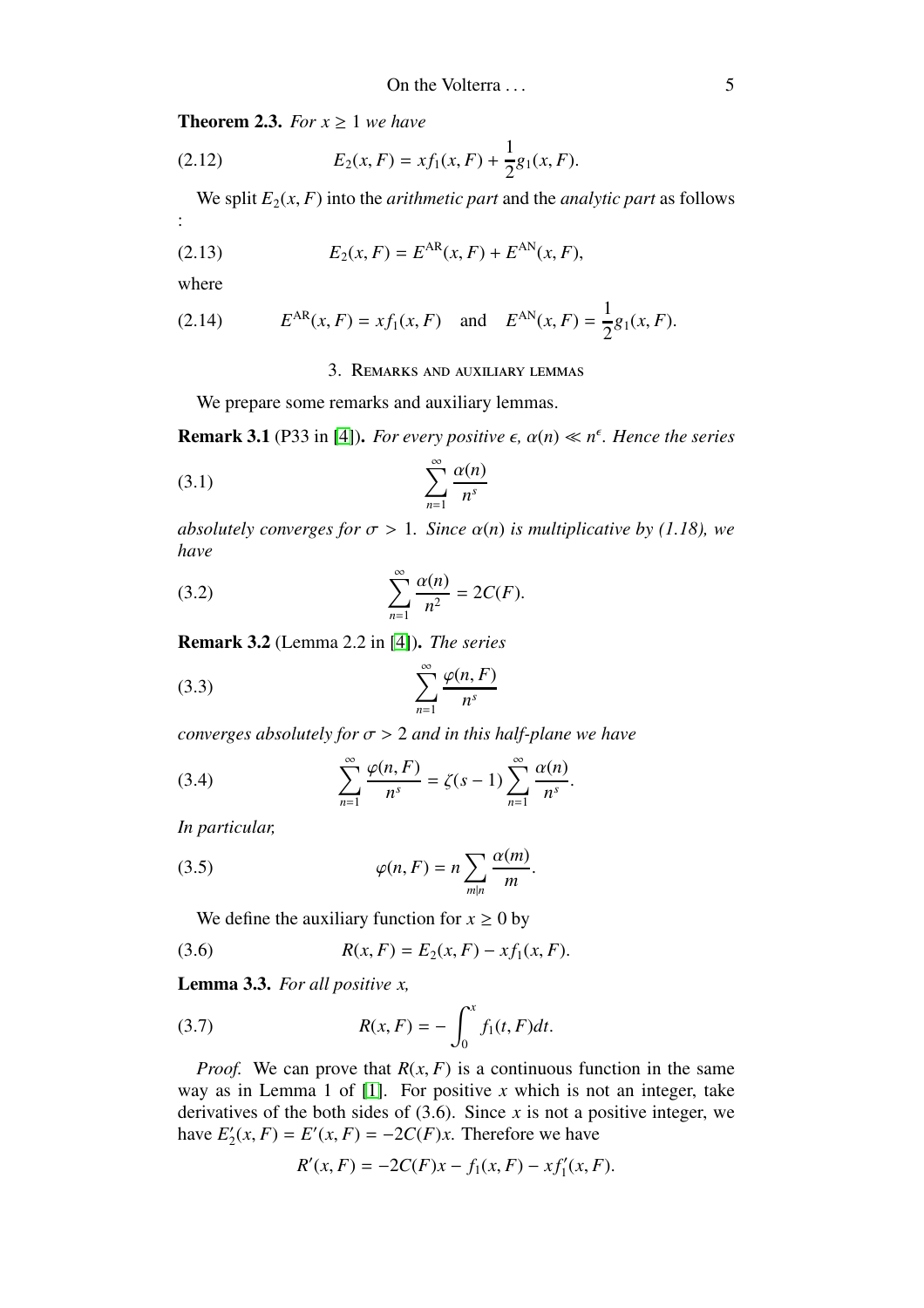Since *x* is positive and not an integer, we have  $\{x/n\}' = 1/n$  (see [2], P2691). Considering the hypothesis on the series (2.8), Remark 3.1, and the fact that *x* is positive and not an integer, differentiating term by term we obtain

$$
\frac{d}{dx}\sum_{n=1}^{\infty}\frac{\alpha(n)}{n}s\left(\frac{x}{n}\right)=\sum_{n=1}^{\infty}\frac{\alpha(n)}{n}\frac{d}{dx}\left(\frac{1}{2}-\left\{\frac{x}{n}\right\}\right)
$$

$$
=-2C(F).
$$

Consequently, we have

$$
R'(x, F) = -f_1(x, F)
$$

for *x* which is positive and not an integer. Since  $R(0, F) = 0$  by (2.3) and  $R(x, F)$  is continuous for all positive *x*, we have (3.7) for all positive *x*.  $\Box$ 

**Lemma 3.4.** Let G be a complex-valued function defined on  $[0, \infty)$  satisfy*ing*

(3.8) 
$$
\int_0^x |G(t)| \frac{dt}{t} < +\infty
$$

*and the integral equation*

(3.9) 
$$
G(x) - \int_0^x G(t) \frac{dt}{t} = 0
$$

*for all*  $x \geq 0$ *. Then we have* 

$$
(3.10)\t\t G(x) = Ax
$$

*for some complex number A.*

*Proof.* This is Lemma 2 in [\[1\]](#page-7-0).  $\Box$ 

## 4. Proof of main theorems.

First we prove Theorem 2.1 for *x* which is positive and not an integer. Let a function  $F_1(x, F)$  be a solution of the Volterra integral equation of second type (2.2) satisfying the condition (2.10). Using Lemma 3.3, from (3.6) we have

(4.1) 
$$
E_2(x, F) - x f_1(x, F) = - \int_0^x f_1(t, F) dt.
$$

Since *x* is positive and not an integer,  $E_2(x, F) = E(x, F)$ . By (2.2), we have

$$
\int_0^x (F_1(t, F) - tf_1(t, F)) \frac{dt}{t} = F_1(x, F) - xf_1(x, F).
$$

Using Lemma 3.4, we have the solution

$$
F_1(x, F) = (f_1(x, F) + A)x.
$$

Conversely, if we assume that  $F_1(x, F)$  is a function of type (2.9). Then, by (3.6) and (3.7),

$$
F_1(x, F) - \int_0^x F_1(t, F) \frac{dt}{t} = xf_1(x, F) - \int_0^x f_1(t, F) dt
$$
  
=  $xf_1(x, F) + R(x, F)$   
=  $E(x, F)$ .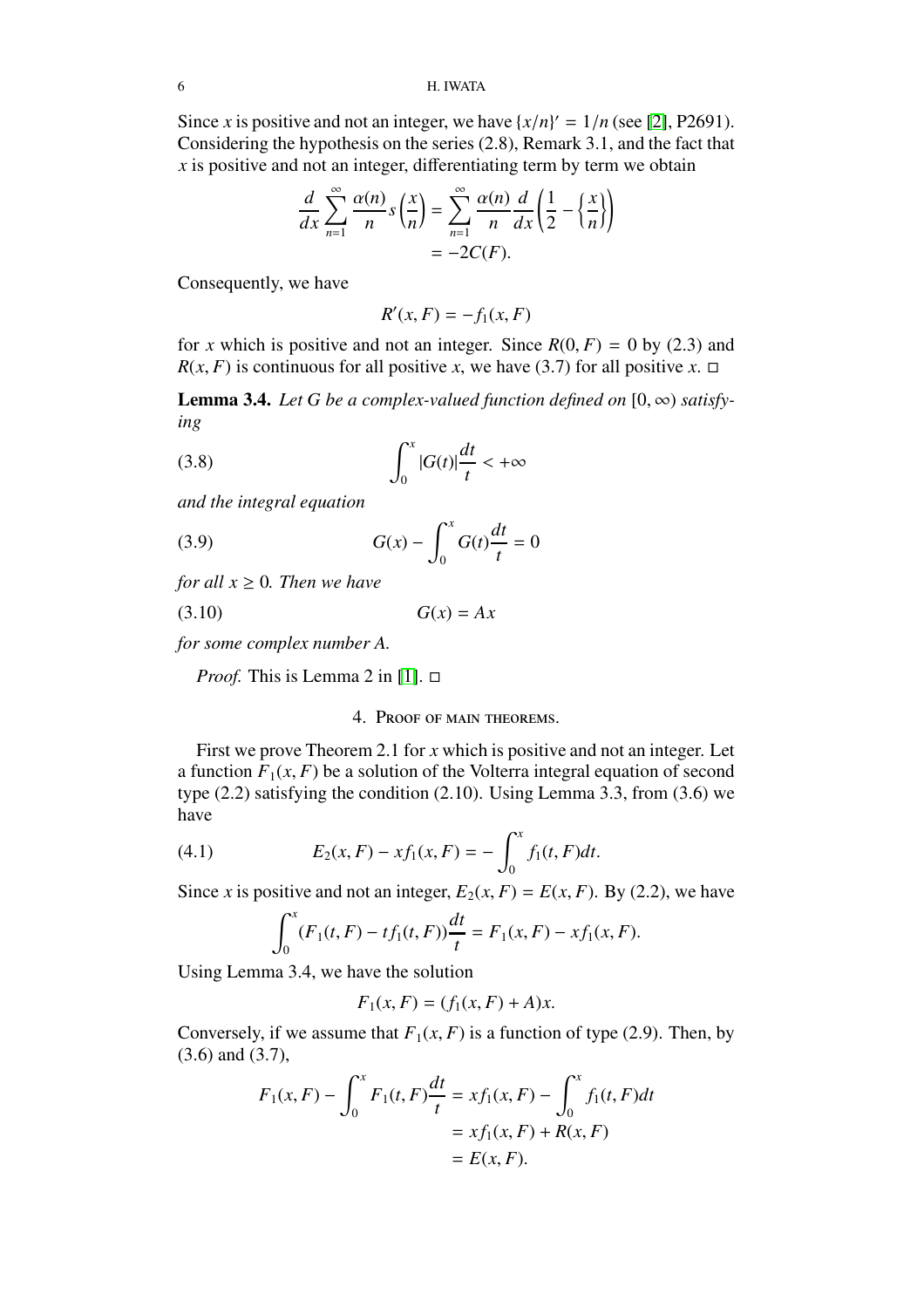Therefore, the function  $F_1(x, F)$  of type (2.5) is a solution of (2.2) for positive and not an integer *x*. Also, the function  $f_1(x, F)$  is a locally bounded. In fact, by the hypothesis  $(2.8)$  and  $(3.2)$ 

$$
f_1(x, F) = \sum_{n=1}^{\infty} \frac{\alpha(n)}{n} s\left(\frac{x}{n}\right)
$$
  
= 
$$
\sum_{n=1}^{\infty} \frac{\alpha(n)}{n} \left(\frac{1}{2} - \left\{\frac{x}{n}\right\}\right)
$$
  
= 
$$
\frac{1}{2} \sum_{n=1}^{\infty} \frac{\alpha(n)}{n} - \sum_{n=1}^{\infty} \frac{\alpha(n)}{n} \left\{\frac{x}{n}\right\}
$$
  
= 
$$
\frac{1}{2} \sum_{n=1}^{\infty} \frac{\alpha(n)}{n} - \sum_{n=1}^{\infty} \frac{\alpha(n)}{n} \left(\frac{x}{n} - \left\lfloor\frac{x}{n}\right\rfloor\right)
$$
  
= 
$$
\frac{1}{2} \sum_{n=1}^{\infty} \frac{\alpha(n)}{n} - 2C(F)x + \sum_{n \le x} \frac{\alpha(n)}{n} \left\lfloor\frac{x}{n}\right\rfloor.
$$

It is clear that the function  $F_1(x, F)$  satisfies the condition (2.10).

Next we prove Theorem 2.1 for *x* which is a positive integer. Let a function  $F_1(x, F)$  be the solution of the equation (2.2) satisfying the condition (2.10). Since *x* is a positive integer,  $E_2(x, F) = \frac{1}{2}$  $\frac{1}{2}(E(x+0,F)+E(x-0,F)).$ By continuity of  $R(x, F)$  for all positive x and (2.4), we obtain

(4.2) 
$$
F_1(x, F) - \int_0^x F_1(t, F) \frac{dt}{t} = \frac{1}{2} (E(x + 0, F) + E(x - 0, F))
$$

$$
= R(x, F) + x f_1(x, F).
$$

Using (3.7) and Lemma 3.4, we see that the function (2.9) is the solution of (2.2). Conversely, if we assume that  $F_1(x, F)$  is a function of type (2.9). By substituting it into the left hand side of (2.2), we have

$$
F_1(x, F) - \int_0^x F_1(t, F) \frac{dt}{t} = f_1(x, F) - \int_0^x f_1(t, F) dt.
$$

Using (2.2),

(4.3) 
$$
E(x+0,F) = F_1(x+0,F) - \int_0^x F_1(t,F) \frac{dt}{t},
$$

(4.4) 
$$
E(x-0,F) = F_1(x-0,F) - \int_0^x F_1(t,F) \frac{dt}{t}.
$$

By  $(4.2)$ ,  $(4.3)$ ,  $(2.9)$  and  $(2.4)$ , we have

$$
\frac{1}{2}(E(x+0,F) + E(x-0,F)) = f_1(x,F) - \int_0^x f_1(t,F)dt.
$$

Since *x* is a positive integer, the left hand side corresponds to  $E_2(x, F)$ . Therefore, Theorem 2.1 also holds for all positive integer  $x$ .  $\Box$ 

Let us prove Theorem 2.2. By lemma 3.3 it is enough to show that for  $x > 1$  we have

(4.5) 
$$
\int_0^x f_1(t, F)dt = -\frac{1}{2}g_1(x, F).
$$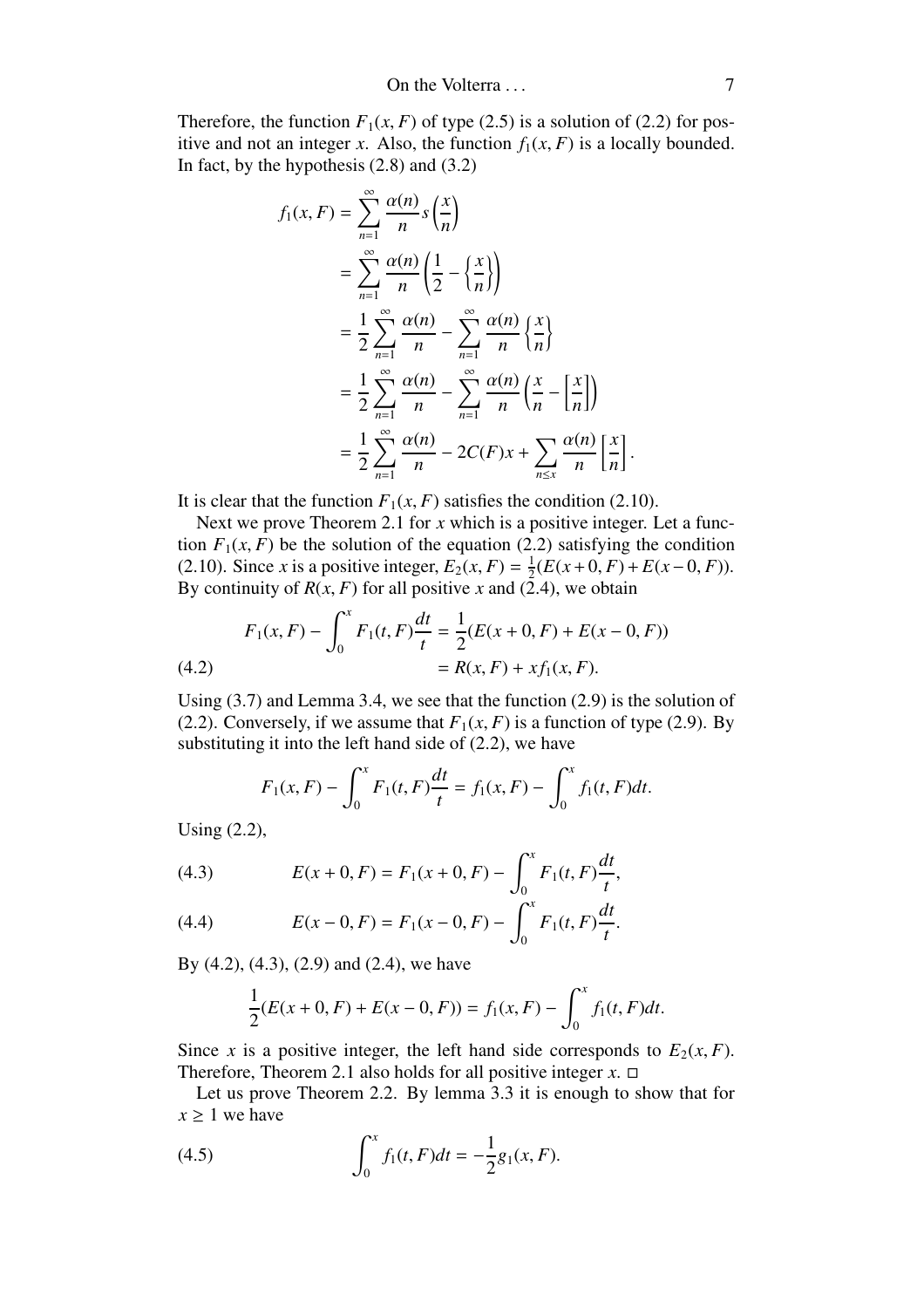8 H. IWATA

This can be done as follows : Recalling Lemma 3.3, we have

$$
(4.6) \ R(x,F) = -\frac{x}{2} \left( \sum_{n=1}^{\infty} \frac{\alpha(n)}{n} \right) + \frac{1}{2} \sum_{n=1}^{\infty} \alpha(n) \frac{x^2}{n^2} - \sum_{n \le x} \frac{\alpha(n)}{n} \int_{n}^{x} \left( \frac{t}{n} - \left\{ \frac{t}{n} \right\} \right) dt.
$$
  
For  $x > 0$ ,
$$
\int_{0}^{x} \{t\} dt = \frac{1}{2} \{x\}^2 + \frac{1}{2} [x]
$$

(see [2], P2692) and hence we have

(4.7) 
$$
\int_{n}^{x} \left\{ \frac{t}{n} \right\} dt = \frac{n}{2} \left( \left\{ \frac{x}{n} \right\}^{2} + \left\{ \frac{x}{n} \right\} - 1 \right).
$$

By substituting it into (4.6), we have

$$
R(x, F) = -\frac{1}{2} \sum_{n=1}^{\infty} \alpha(n) \frac{x}{n} + \frac{1}{2} \sum_{n=1}^{\infty} \alpha(n) \frac{x^2}{n^2} - \frac{1}{2} \sum_{n \le x} \alpha(n) \left(\frac{x}{n} - \left\{\frac{x}{n}\right\} - 1\right) \left[\frac{x}{n}\right]
$$
  

$$
= -\frac{1}{2} \sum_{n=1}^{\infty} \alpha(n) \frac{x}{n} + \frac{1}{2} \sum_{n=1}^{\infty} \alpha(n) \frac{x^2}{n^2} - \frac{1}{2} \sum_{n=1}^{\infty} \alpha(n) \left(\frac{x}{n} - \left\{\frac{x}{n}\right\} - 1\right) \left[\frac{x}{n}\right]
$$
  

$$
= -\frac{1}{2} \sum_{n=1}^{\infty} \alpha(n) \left\{\frac{x}{n}\right\} + \frac{1}{2} \sum_{n=1}^{\infty} \alpha(n) \left\{\frac{x}{n}\right\}^2
$$
  
(4.8) 
$$
= \frac{1}{2} g_1(x, F).
$$

The proof is complete.  $\square$ 

Theorems 2.1 and 2.2 are generalizations of Theorems 1.1 and 1.2. This can be seen as follows : If *F* is the Dirichlet *L*-function  $L(s, \chi)$  in (1.13), then by (1.14) the associated Euler totient function  $\varphi(n, F)$  corresponds to the twisted Euler  $\varphi$ -function  $\varphi(n, \chi)$ . Since the Euler degree of  $L(s, \chi)$  equals to 1, we have  $\gamma(p) = \chi(p)$  in (1.14). By (1.18), we have  $\alpha(n) = \mu(n)\chi(n)$ . Therefore we have

(4.9) 
$$
f_1(x,F) = \sum_{n=1}^{\infty} \frac{\mu(n)\chi(n)}{n} s\left(\frac{x}{n}\right) = f(x,\chi),
$$

(4.10) 
$$
g_1(x, F) = \sum_{n=1}^{\infty} \mu(n) \chi(n) \left\{ \frac{x}{n} \right\} \left( \left\{ \frac{x}{n} \right\} - 1 \right) = g(x, \chi).
$$

Hence, (4.9) and (4.10) correspond to (1.5) and (1.6) respectively.

Acknowledgments. The author expresses his sincere gratitude to Prof. Kohji Matsumoto.

### **REFERENCES**

- <span id="page-7-0"></span>[1] H. Iwata, On the solution of the Volterra integral equation of second type for the error team in an asymptotic formula for arithmetic functions, Advanced Studies : Euro-Tbilisi Mathematical Journal (to appear).
- [2] J. Kaczorowski, K. Wiertelak, Oscillations of the remainder term related to the Euler totient function, J. Number Theory 130 (2010) 2683-2700.
- [3] J. Kaczorowski, K. Wiertelak, On the sum of the twisted Euler function, Int. J. Number Theory 8 (7) (2012) 1741-1761.
- <span id="page-7-1"></span>[4] J.Kaczorowski, On a generalization on the Euler totient function, Monatsh Math (2013) 170 : 27-48.